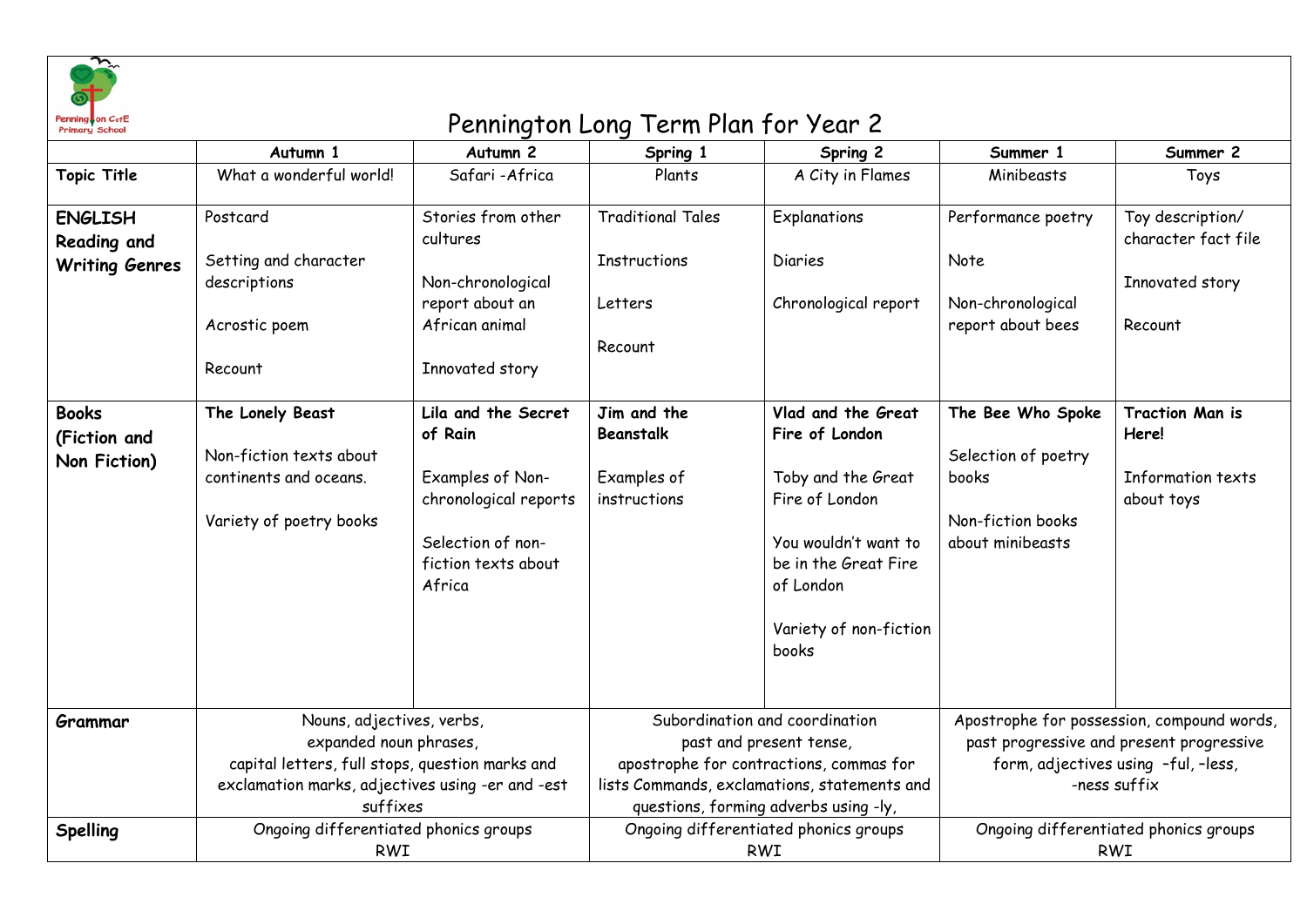| Handwriting  | Joins                                                                        | Joins                                                                           | Joins                                                             |  |
|--------------|------------------------------------------------------------------------------|---------------------------------------------------------------------------------|-------------------------------------------------------------------|--|
|              | Year 1 and 2 common exception words                                          | Year 2 common exception words                                                   | Year 2 common exception words                                     |  |
| <b>MATHS</b> | Counting                                                                     | Counting                                                                        | Counting                                                          |  |
|              | <b>Reading Numbers</b>                                                       | <b>Reading Numbers</b>                                                          | <b>CORE Numbers</b>                                               |  |
|              | Step 5 - I can read 3d multiples of 100.                                     | Step 6- I can read 3d numbers                                                   | Step 3- I can understand 2d numbers                               |  |
|              | <b>Count Fourways</b>                                                        | <b>Count Fourways</b>                                                           | <b>Counting Multiples</b>                                         |  |
|              | Step 3 - 100s / 200s / 500s / 2500s.                                         | Step 2-10s / 20s / 50s / 250s   50s<br>Step 3-100s / 200s / 500s / 2500s   500s | Step 4- I can count in 3s                                         |  |
|              | <b>Learn Its</b>                                                             | Step 4-1000s / 2000s / 5000s / 2.5s   5000s                                     | <b>Count Fourways</b>                                             |  |
|              | Step 7-+: $3 + 8$ , $3 + 9$ , $4 + 7$ , $4 + 8$ , $4 + 9$ ; x: $10x$         | Step 5-Tenths / Fifths / Halves / Quarters                                      | Step 2-10s / 20s / 50s / 250s   20s                               |  |
|              | table.                                                                       | 1/2s                                                                            | Step 3-100s / 200s / 500s / 2500s   200s                          |  |
|              |                                                                              |                                                                                 | Step 4-1000s / 2000s / 5000s / 2.5s                               |  |
|              | It's Nothing New                                                             | <b>Learn Its</b>                                                                | 2000s                                                             |  |
|              | Pim's Addition                                                               | Step 8-5+4, 5+6, 6+7, 8+7, 8+9; x: 5x                                           | Step 5- Tenths / Fifths / Halves / Quarters                       |  |
|              | Step 1- I can add tens.                                                      | table                                                                           | 1/4s                                                              |  |
|              | Doubling with Pim (with crossing 10)                                         | It's Nothing New                                                                | <b>Counting Along</b>                                             |  |
|              | Step 2 - I can double 2d multiples of 10.                                    | Pim's Addition                                                                  | Step 1. I can count along when the numbers                        |  |
|              |                                                                              |                                                                                 | are written in                                                    |  |
|              | <b>Halving with Pim</b>                                                      | Step 2 - I can add hundreds                                                     |                                                                   |  |
|              | Step 2- I know half of 30, 50, 70, 90.                                       |                                                                                 | Learn Its                                                         |  |
|              |                                                                              | Jigsaw Numbers                                                                  | Step 9-+: $5 + 7$ , $5 + 8$ , $5 + 9$ , $6 + 8$ , $6 + 9$ , $7 +$ |  |
|              | Doubling with Pim (without crossing 10)<br>Step 3 - I can double 2d numbers. | Step 2-I can find the missing piece to the                                      | $9: x: 2x$ table                                                  |  |
|              |                                                                              | next multiple of 10                                                             | It's Nothing New                                                  |  |
|              | <b>Fact Families</b>                                                         |                                                                                 | Pim's Addition                                                    |  |
|              | Step 2 - I can turn 1d + 1d facts into multiples of                          |                                                                                 | Step 3- I can add thousands                                       |  |
|              | 10.                                                                          | Where's Mully?                                                                  |                                                                   |  |
|              |                                                                              | Step 1- I can find Mully using my tables                                        | Doubling with Pim (with crossing 10)                              |  |
|              | Calculation                                                                  |                                                                                 | Step 3-I can double 2d numbers                                    |  |
|              | Addition                                                                     |                                                                                 |                                                                   |  |
|              | Step 13- I can add 1 to a 2d number                                          | <b>Fact Families</b>                                                            | <b>Halving with Pim</b>                                           |  |
|              | Step 14 - I can add 10 to a 2d tens number                                   | Step 2-I can turn 1d + 1d facts into multiples                                  | Step 3- I know half of 300, 500, 700, 900                         |  |
|              | Step 15 - I can add 10 to any 2d number                                      | of 10                                                                           |                                                                   |  |
|              |                                                                              |                                                                                 | Multiplying by 10                                                 |  |
|              |                                                                              |                                                                                 | Step 1-I can multiply whole numbers by 10                         |  |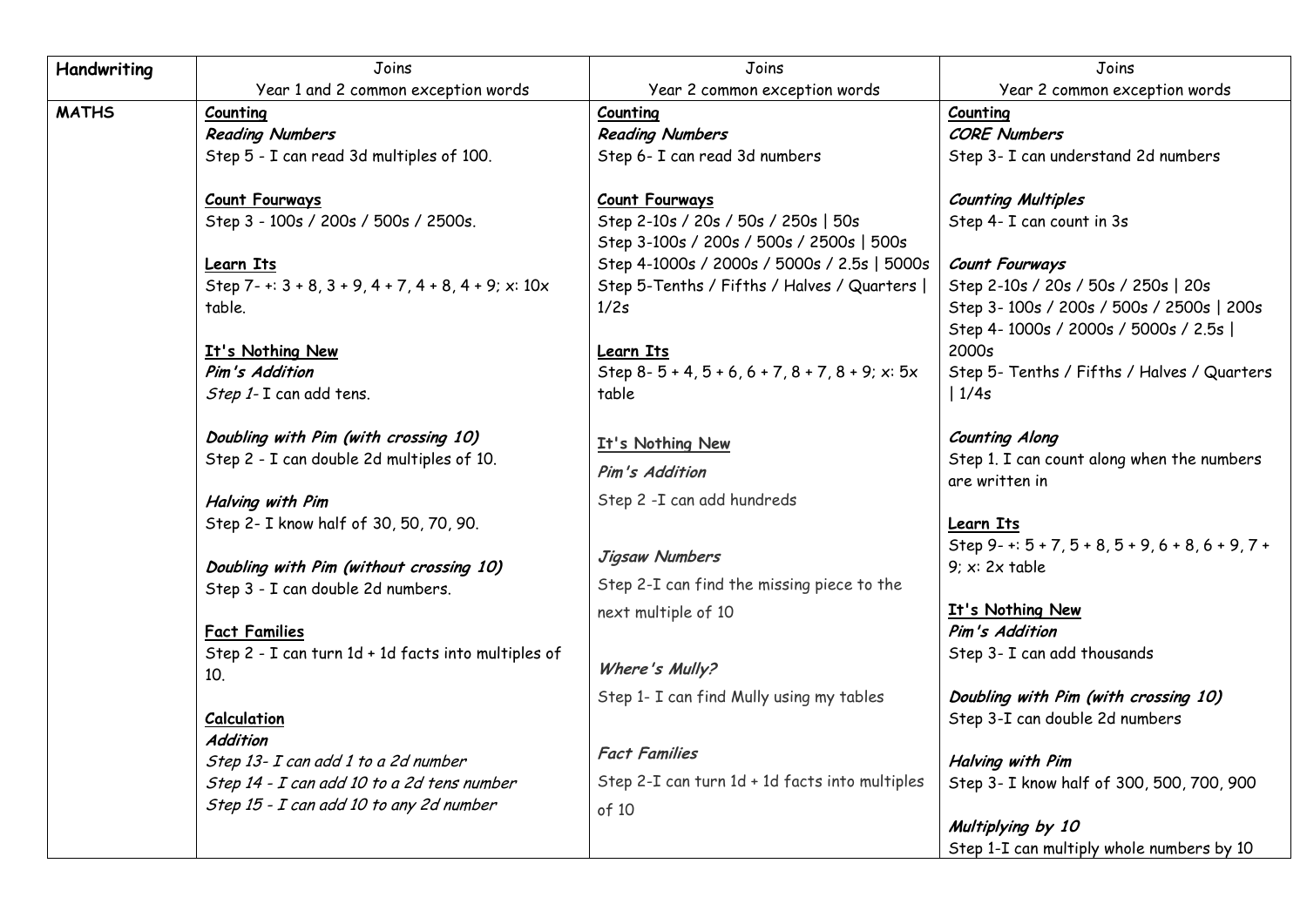| Subtraction<br>Step 13 - I can take 10 from a multiple of 10<br>Step 14 - I can take 10 from a 2d number<br>Step 15 - I can take a multiple of 10 from a multiple<br>of 10<br>Multiplication<br>Step 7- I can write out repeated addition<br>Step 8 - I can solve repeated addition<br><b>Division</b><br>Step 12- I can find how many altogether by<br>counting in 2s, 5s or 10s<br><b>Outer Numeracy</b><br>2D shape<br>Identify and describe the properties of 2D shapes,<br>including the number of sides and vertical line of<br>symmetry.<br>Money<br>Recognise and use symbols for pounds $(E)$ and<br>pence (p); combine amounts to make a particular<br>value, find different combinations of coins that<br>equal the same amount.<br>Solve simple problems in a practical context<br>involving addition and subtraction of money of the<br>same unit, including giving change<br>Time<br>-Know the number of minutes in an hour and the<br>number of hours in a day<br>Position and Direction<br>- patterns and sequences<br>-quarter turn, half turn and 3 quarter turn.<br>Clockwise and anticlockwise | <b>Calculation</b><br><b>Addition</b><br>Step 16-I can add a 1d number to a 2d tens<br>number<br>Step 17-I can solve 2d + 1d<br>Step 18-I can add a 2d tens number to<br>another one<br>Step 19-I can solve any 1d + 1d in my head<br>Step 20-I can solve any 2d + 1d<br>Step 21-I can add any 2d tens number to<br>another one<br>Step 22- I can add a 2d tens number to a 2d<br>number<br>Subtraction<br>Step 16-I can take a 1d number from a<br>multiple of 10<br>Step 17-I can solve 2d - 1d<br>Step 18-I can solve any 2d - 1d<br>Step 19-I can solve any 3d - 1d<br>Step 20- I can spot the next multiple of 10<br>Step 21-I can count to the next multiple of<br>10<br>Step 22-I know the gap to the next multiple<br>of 10<br><b>Division</b><br>Step 13-I can arrange a division number<br>sentence<br>Step 14- I can solve a division number<br>sentence with objects<br>Step 15-I can solve division, using objects<br>(with remainders) | Dividing by 10<br>Step 1- I can divide multiples of 10 by 10<br><b>Coin Multiplication</b><br>Step 1-I can complete a 1, 10 card<br>Step 2-I can complete a 1, 2, 5, 10 card<br><b>Fact Families</b><br>Step 3-I know the Fact Family when given a<br>single addition fact<br>Step 4-I know the Fact Families for $1d \times 1d$<br>facts<br>Calculation<br><b>Addition</b><br>Step 23- I can add any 2d tens number to a<br>2d number<br>Step 24- I can add a 2d number to a 2d<br>number<br>Subtraction<br>Step 23- I know the 1d gap from a multiple of<br>10<br>Step 24- I know the total gap across a<br>multiple of 10<br>Step 25- I can take a multiple of 10 from any<br>2d number<br>Step 26- I can find the 2 gaps in a 2d - 2d<br>question<br>Step 27- I can solve any 2d - 2d<br>Multiplication<br>Step 9-I can solve $1d \times 1d$ (2, 3, 4, 5x tables)<br>Division |
|--------------------------------------------------------------------------------------------------------------------------------------------------------------------------------------------------------------------------------------------------------------------------------------------------------------------------------------------------------------------------------------------------------------------------------------------------------------------------------------------------------------------------------------------------------------------------------------------------------------------------------------------------------------------------------------------------------------------------------------------------------------------------------------------------------------------------------------------------------------------------------------------------------------------------------------------------------------------------------------------------------------------------------------------------------------------------------------------------------------------|------------------------------------------------------------------------------------------------------------------------------------------------------------------------------------------------------------------------------------------------------------------------------------------------------------------------------------------------------------------------------------------------------------------------------------------------------------------------------------------------------------------------------------------------------------------------------------------------------------------------------------------------------------------------------------------------------------------------------------------------------------------------------------------------------------------------------------------------------------------------------------------------------------------------------------------------------|-----------------------------------------------------------------------------------------------------------------------------------------------------------------------------------------------------------------------------------------------------------------------------------------------------------------------------------------------------------------------------------------------------------------------------------------------------------------------------------------------------------------------------------------------------------------------------------------------------------------------------------------------------------------------------------------------------------------------------------------------------------------------------------------------------------------------------------------------------------------------------------|
|                                                                                                                                                                                                                                                                                                                                                                                                                                                                                                                                                                                                                                                                                                                                                                                                                                                                                                                                                                                                                                                                                                                    |                                                                                                                                                                                                                                                                                                                                                                                                                                                                                                                                                                                                                                                                                                                                                                                                                                                                                                                                                      | Step 16- I can use a Tables Fact to find a                                                                                                                                                                                                                                                                                                                                                                                                                                                                                                                                                                                                                                                                                                                                                                                                                                        |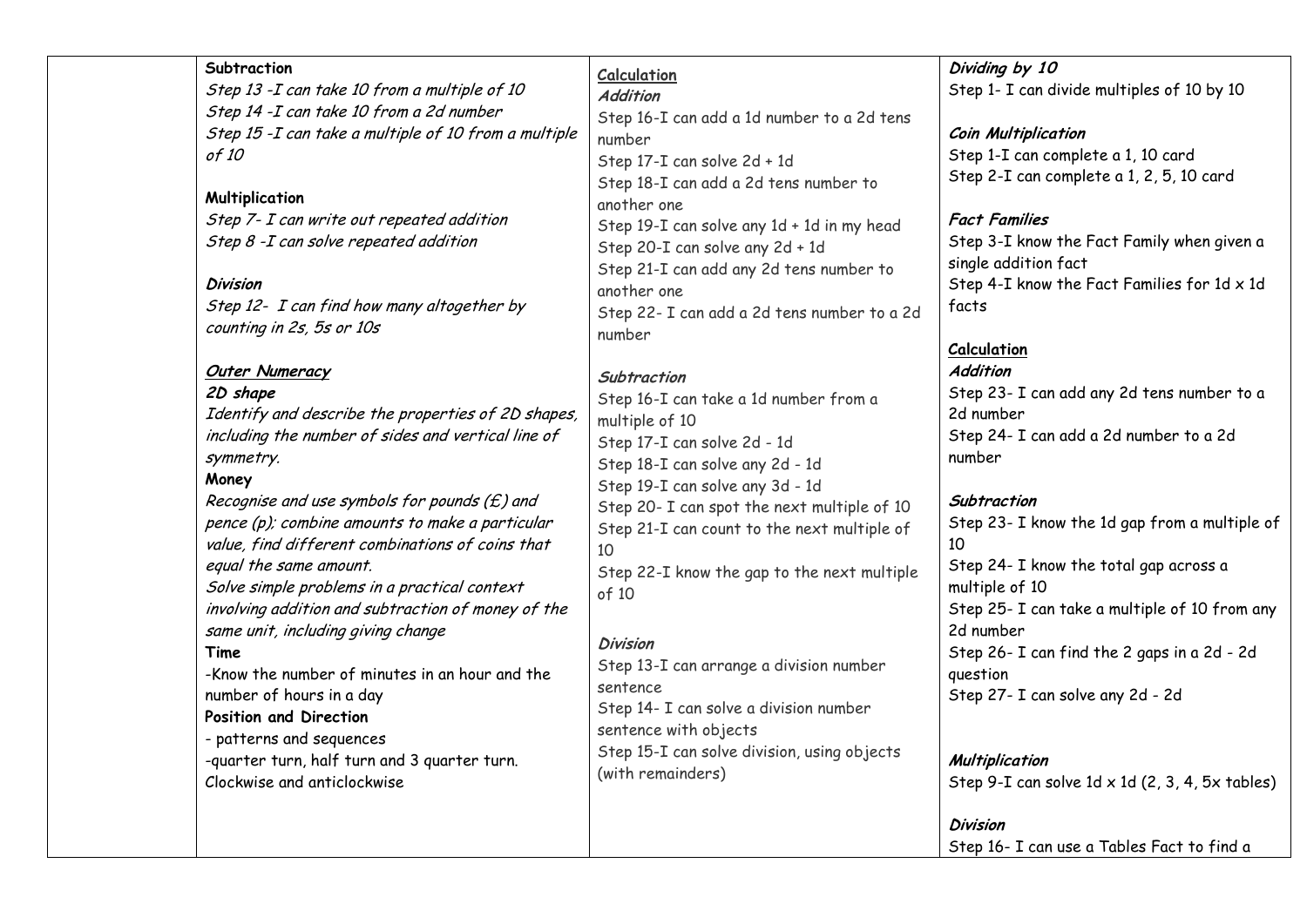|                |                                                |                             | <b>Outer Numeracy</b><br><b>Fractions</b><br>- Recognise, find, name and write fractions<br>1/3, 1/4, 2/4, and 3/4 of a length, shape, set<br>of objects or quantity<br>-Write simple fractions for example, 1/2 of 6<br>= 3 and recognise the equivalence of 2/4 and<br>1/2<br>Time<br>-Compare and sequence intervals of time<br>- Tell and write the time to five minutes,<br>including quarter past/to the hour and draw<br>the hands on a clock face to show these times<br>3D shape<br>- properties of 3D shapes, including the<br>number of edges, vertices and faces<br>-Identify 2D shapes on the surface of 3D<br>shapes<br>-Compare and sort common 2D and 3D shapes<br>and everyday objects. | division fact (2, 3, 4, 5x tables)<br>Step 17-I can use a Tables Fact to find a<br>division fact (with remainders) (2, 3, 4, 5x<br>tables)<br>Column Methods<br>Addition - Column Methods<br>Step 1-I can solve a 2d + 2d<br>Subtraction - Column Methods<br>Step 1-I can solve a 2d - 2d<br><b>Outer Numeracy</b><br>Measurement<br>- Choose and use appropriate standard units<br>to estimate and measure length/height in any<br>direction; mass; temperature; capacity to the<br>nearest appropriate unit, using rulers, scales,<br>thermometers and measuring vessels<br>-Compare and order lengths, mass,<br>volume/capacity and record the results using<br>$\rightarrow$ , < and =<br>Statistics -<br>-Interpret and construct simple pictograms,<br>tally charts, block diagrams and simple tables, |  |
|----------------|------------------------------------------------|-----------------------------|----------------------------------------------------------------------------------------------------------------------------------------------------------------------------------------------------------------------------------------------------------------------------------------------------------------------------------------------------------------------------------------------------------------------------------------------------------------------------------------------------------------------------------------------------------------------------------------------------------------------------------------------------------------------------------------------------------|--------------------------------------------------------------------------------------------------------------------------------------------------------------------------------------------------------------------------------------------------------------------------------------------------------------------------------------------------------------------------------------------------------------------------------------------------------------------------------------------------------------------------------------------------------------------------------------------------------------------------------------------------------------------------------------------------------------------------------------------------------------------------------------------------------------|--|
| <b>SCIENCE</b> | <b>Materials:</b><br>-Identify and compare the | Animals including<br>humans | Plants<br>-Observe and describe how seeds and bulbs                                                                                                                                                                                                                                                                                                                                                                                                                                                                                                                                                                                                                                                      | Living things and their environment<br>-Explore and compare the differences                                                                                                                                                                                                                                                                                                                                                                                                                                                                                                                                                                                                                                                                                                                                  |  |
|                | suitability of a variety of                    | -Notice that                | grow into mature plants                                                                                                                                                                                                                                                                                                                                                                                                                                                                                                                                                                                                                                                                                  | between things that are living, dead, and                                                                                                                                                                                                                                                                                                                                                                                                                                                                                                                                                                                                                                                                                                                                                                    |  |
|                | everyday materials                             | animals, including          | -Find out and describe how plants need                                                                                                                                                                                                                                                                                                                                                                                                                                                                                                                                                                                                                                                                   | things that have never been alive                                                                                                                                                                                                                                                                                                                                                                                                                                                                                                                                                                                                                                                                                                                                                                            |  |
|                | -How materials can change                      | humans, have                | water, light and a suitable temperature to                                                                                                                                                                                                                                                                                                                                                                                                                                                                                                                                                                                                                                                               | -Identify that most living things live in                                                                                                                                                                                                                                                                                                                                                                                                                                                                                                                                                                                                                                                                                                                                                                    |  |
|                | shape with twisting,                           | offspring which grow        | grow and stay healthy                                                                                                                                                                                                                                                                                                                                                                                                                                                                                                                                                                                                                                                                                    | habitats to which they are suited and                                                                                                                                                                                                                                                                                                                                                                                                                                                                                                                                                                                                                                                                                                                                                                        |  |
|                | squashing, stretching.                         | into adults                 |                                                                                                                                                                                                                                                                                                                                                                                                                                                                                                                                                                                                                                                                                                          | describe how different habitats provide for                                                                                                                                                                                                                                                                                                                                                                                                                                                                                                                                                                                                                                                                                                                                                                  |  |
|                |                                                | -Find out about and         |                                                                                                                                                                                                                                                                                                                                                                                                                                                                                                                                                                                                                                                                                                          | the basic needs of different kinds of animals                                                                                                                                                                                                                                                                                                                                                                                                                                                                                                                                                                                                                                                                                                                                                                |  |
|                |                                                | describe the basic          |                                                                                                                                                                                                                                                                                                                                                                                                                                                                                                                                                                                                                                                                                                          | and plants, and how they depend on each                                                                                                                                                                                                                                                                                                                                                                                                                                                                                                                                                                                                                                                                                                                                                                      |  |
|                |                                                | needs of animals for        |                                                                                                                                                                                                                                                                                                                                                                                                                                                                                                                                                                                                                                                                                                          | other                                                                                                                                                                                                                                                                                                                                                                                                                                                                                                                                                                                                                                                                                                                                                                                                        |  |
|                |                                                | survival                    |                                                                                                                                                                                                                                                                                                                                                                                                                                                                                                                                                                                                                                                                                                          | -Identify and name a variety of plants and                                                                                                                                                                                                                                                                                                                                                                                                                                                                                                                                                                                                                                                                                                                                                                   |  |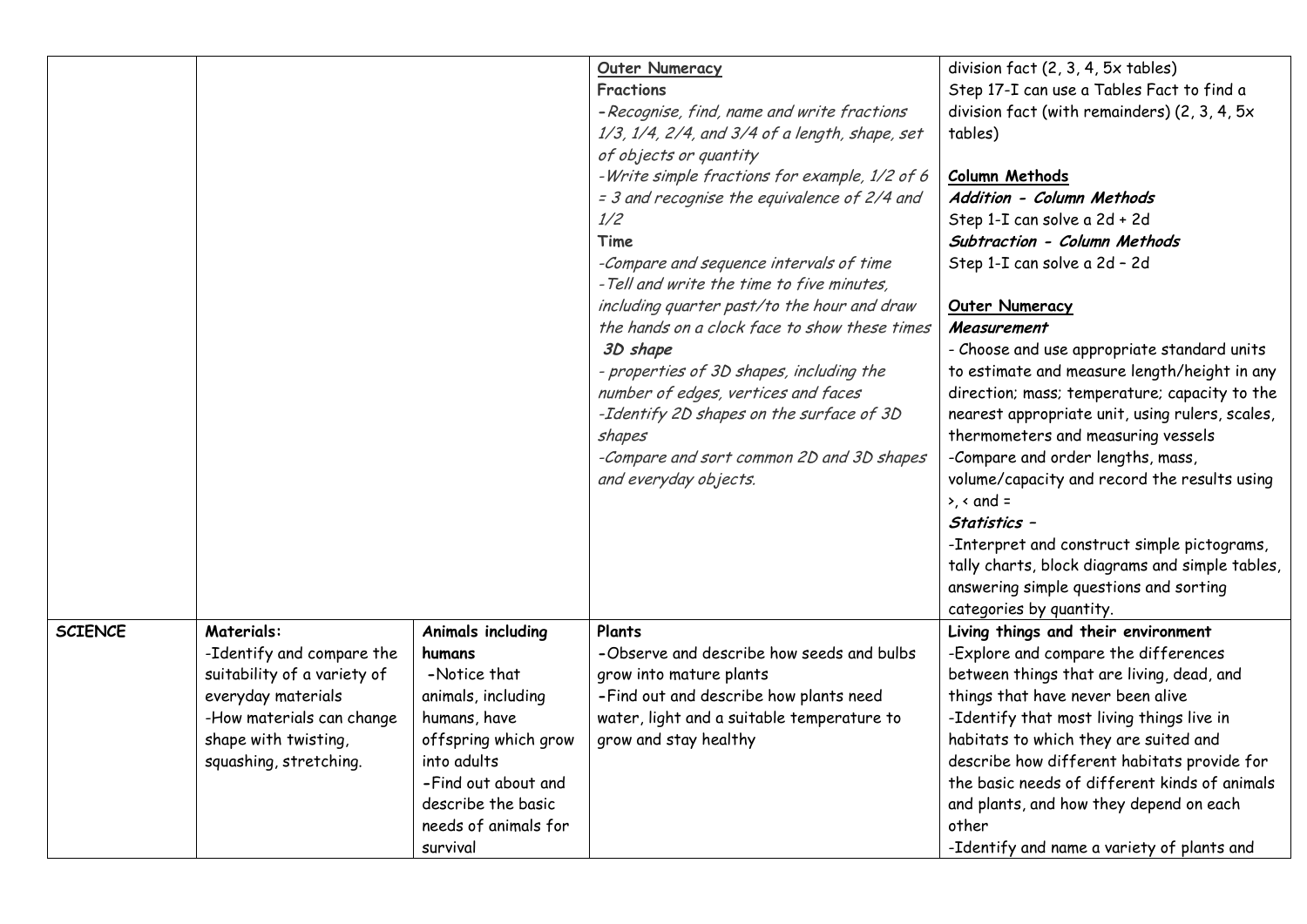|                                        |                                                                                                          | -Describe the<br>importance for<br>humans of exercise,<br>eating the right<br>amounts of different<br>types of food, and<br>hygiene. |                                                                                                                              |                                                                                                       | animals in their habitats, including micro-<br>habitats<br>-Describe how animals obtain their food from<br>plants and other animals, using the idea of a<br>simple food chain, and identify and name<br>different sources of food |                                                                                                      |
|----------------------------------------|----------------------------------------------------------------------------------------------------------|--------------------------------------------------------------------------------------------------------------------------------------|------------------------------------------------------------------------------------------------------------------------------|-------------------------------------------------------------------------------------------------------|-----------------------------------------------------------------------------------------------------------------------------------------------------------------------------------------------------------------------------------|------------------------------------------------------------------------------------------------------|
| <b>RELIGIOUS</b><br><b>EDUCATION</b>   | Deity<br>Creation                                                                                        | Sunday as a special<br>day. Class survey.<br>Christmas - light                                                                       | Parables<br>Church visit                                                                                                     | Easter<br>Church Visit                                                                                | Buddhism                                                                                                                                                                                                                          | <b>Buddhism</b>                                                                                      |
| CHRISTIAN<br>VALUES / PSHE             | Honesty                                                                                                  | Thankfulness                                                                                                                         | Koinonia                                                                                                                     | Hope                                                                                                  | Friendship<br>(Trust)                                                                                                                                                                                                             | Forgiveness<br>(Endurance)                                                                           |
| ART AND<br><b>DESIGN</b>               | Drawing<br>Landscapes and cityscapes.<br>Images of Hoad<br>(photography)                                 | Pattern<br>African Art -<br>necklaces.<br>Gakonga Style Art                                                                          | <b>Texture</b><br>Overlapping<br>Cross stitch<br><b>Back stitch</b><br>Nature collage                                        | Colour<br>Famous buildings and<br>architects<br>Great Fire of London<br>colour wash and<br>silhouette | Form<br>Nature sculptures<br>Andy Goldsworthy                                                                                                                                                                                     | Printing<br>Andy Warhol<br>Toy images                                                                |
| <b>COMPUTING</b>                       | E-safety<br>Data handling -organise,<br>store, retrieve and<br>manipulate data                           |                                                                                                                                      | Programming - using<br>algorithms, writing<br>and testing simple<br>programs, logical<br>reasoning and making<br>predictions |                                                                                                       |                                                                                                                                                                                                                                   | Logo - write and test<br>simple programs, use<br>logical reasoning to<br>make predictions            |
| <b>DESIGN AND</b><br><b>TECHNOLOGY</b> | Design and evaluate own<br>bridges for the beast -<br>which materials are best?<br>(Linked to core text) | Healthy food and<br>cooking - understand<br>where food comes<br>from                                                                 |                                                                                                                              | Designing and making<br>bread                                                                         |                                                                                                                                                                                                                                   | 3D modelling -<br>packaging - Design<br>own product. Evaluate<br>existing products and<br>own ideas. |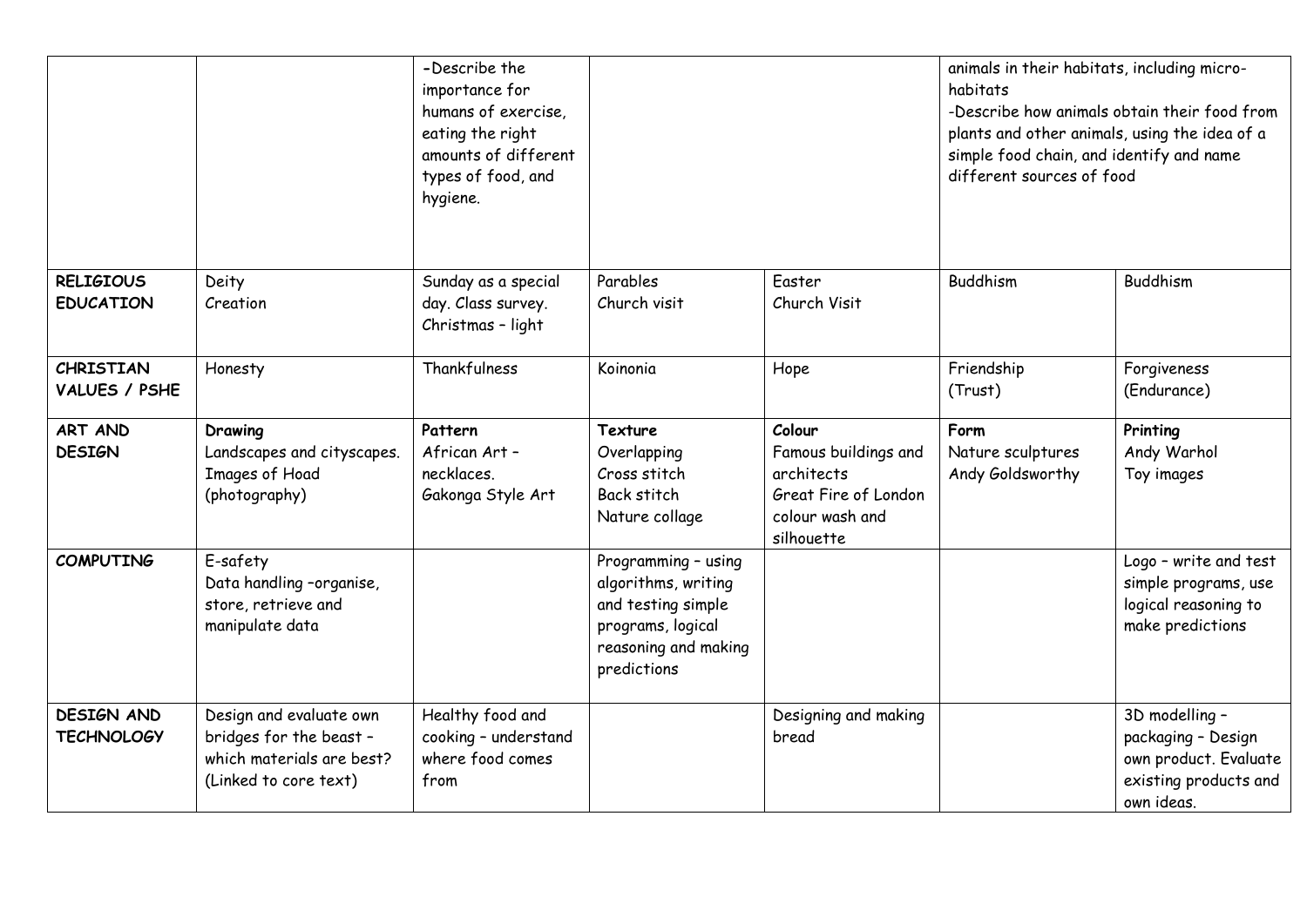| <b>GEOGRAPHY</b> | -Name and locate the<br>world's seven continents<br>and five oceans, using<br>world maps and globes.<br>-To understand the<br>location of hot and cold<br>areas of the world in<br>relation to the equator and<br>North and South Pole. | -Compare local area<br>to Kenya (contrasting<br>non-European<br>location).<br>-To devise simple<br>maps |                                                                                      | -Use aerial<br>photographs to<br>recognise landmarks<br>and basic human and<br>physical features.<br>-Use basic<br>geographical<br>vocabulary to refer<br>to key physical and<br>human features. |                                    |                                                                                                                                                         |
|------------------|-----------------------------------------------------------------------------------------------------------------------------------------------------------------------------------------------------------------------------------------|---------------------------------------------------------------------------------------------------------|--------------------------------------------------------------------------------------|--------------------------------------------------------------------------------------------------------------------------------------------------------------------------------------------------|------------------------------------|---------------------------------------------------------------------------------------------------------------------------------------------------------|
| <b>HISTORY</b>   | Sir John Barrow and<br>monument<br>(significant local<br>people/events of local<br>importance)                                                                                                                                          | Remembrance Day<br>(key events)                                                                         |                                                                                      | The Great Fire of<br>London and Samuel<br>Pepys (lives of<br>significant historical<br>figures and key<br>events)                                                                                |                                    | Toys<br>Schools and how toys<br>have changed.<br>Florence Nightingale<br>/Edith Cavell<br>(Significant historical<br>figures from<br>different periods) |
| <b>LANGUAGES</b> | Je me presente:<br>- Quel age as-tu?<br>- Comment t'appelles-tu?<br>- Je m'appelle<br>- Ou habites-tu?<br>- J'habite a<br>- names of countries                                                                                          |                                                                                                         | Je me presente:<br>-numbers to 20<br>-Days of the week<br>-weather<br>- the alphabet |                                                                                                                                                                                                  |                                    | En famille:<br>-family member<br>names<br>describe family<br>members<br>-colours<br>-numbers to 30                                                      |
| <b>MUSIC</b>     | Music Express<br>Ourselves<br>Our Land                                                                                                                                                                                                  | Charanga<br>Hands, Feet, Heart<br>(African music).                                                      | Charanga<br>I want to be in a band                                                   | Charanga<br>Zootime                                                                                                                                                                              | Music Express<br>Pattern<br>Travel | Music Express<br>Toys                                                                                                                                   |